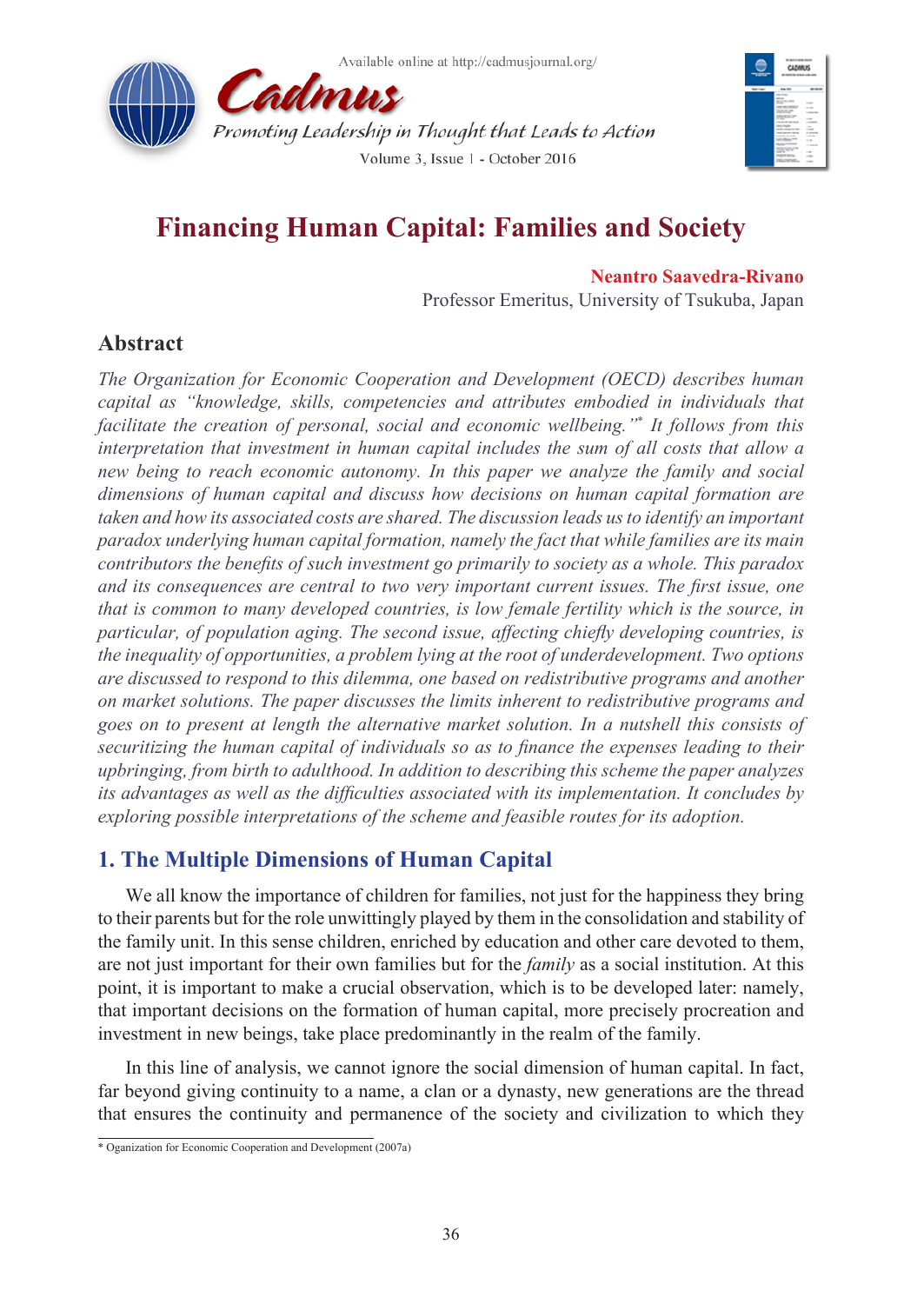belong. Especially in the modern world, with an ever increasing mobility of individuals, it is possible to argue that the benefits that society derives from the generation of new beings, endowed with the human capital they receive, are greater than those obtained by families who made their existence possible in the first place.

Let us adopt now an economic approach, narrow perhaps but nonetheless extremely important. It is commonly accepted that human capital plays a central role in defining the state of development of nations. Just to give an example, human capital, the

*"The main source of wealth of a nation lies in its accumulation of human capital."*

object of attention of economists for a long time, had a central position in the analysis of the development experience of East Asian countries of the last fifty years. We can say that, nowadays, there is a consensus\* that the main source of wealth of a nation lies in its accumulation of human capital. Increasingly, human capital is what distinguishes one country from others and what defines their relative level of economic and social development. Deficiencies of developing countries in this field are the main obstacle for them to finally take a steady route to sustainable development. Not only is investment in human capital by families in those countries limited by poverty but existing income and wealth inequalities imply that, in general, only a fraction of all families are able to make such an investment. This paper intends to discuss concrete steps to initiate a systematic program of reconstruction of human capital, in principle applicable to all developing countries.

#### **2. Decisions on the Formation of Human Capital**

It is important to distinguish among two types of decisions, in principle independent of each other. One is the decision on the generation of new beings and the other, the decisions that will be taken on how much will be invested in the formation of human capital. In a way we could say that these decisions relate respectively to the quantity and quality of the new generations. As to the first decision, this is usually the exclusive domain of the family. The family power over these decisions can be affected by policies to control or stimulate births but, with rare exceptions, the effect of these policies is limited. This paper will turn its attention mainly to the second type of decision, which refers to the expenditure or investment in the human capital of those already born, and less to the decisions that led to their birth.

We can observe in the first place, regarding the second type of decision, that decisionmaking capacity is shared between the family and, through the state, society. Indeed, the state can provide, among other services, education and health at no cost or at a subsidized cost. In many cases some of these benefits have a mandatory character so that the option that families might have, say, to deprive their children of education, is barred from the legal context. Thus society not only contributes to investment in human capital but limits family decisions and, indeed, begins a process of appropriation and assimilation of new individuals. This is undeniably the meaning of, for example, basic education programs established at the level of a Ministry of Education. Despite the existence of social participation in decisions and expenses

<sup>\*</sup> See, for a comprehensive elaboration on this theme, World Bank (2006)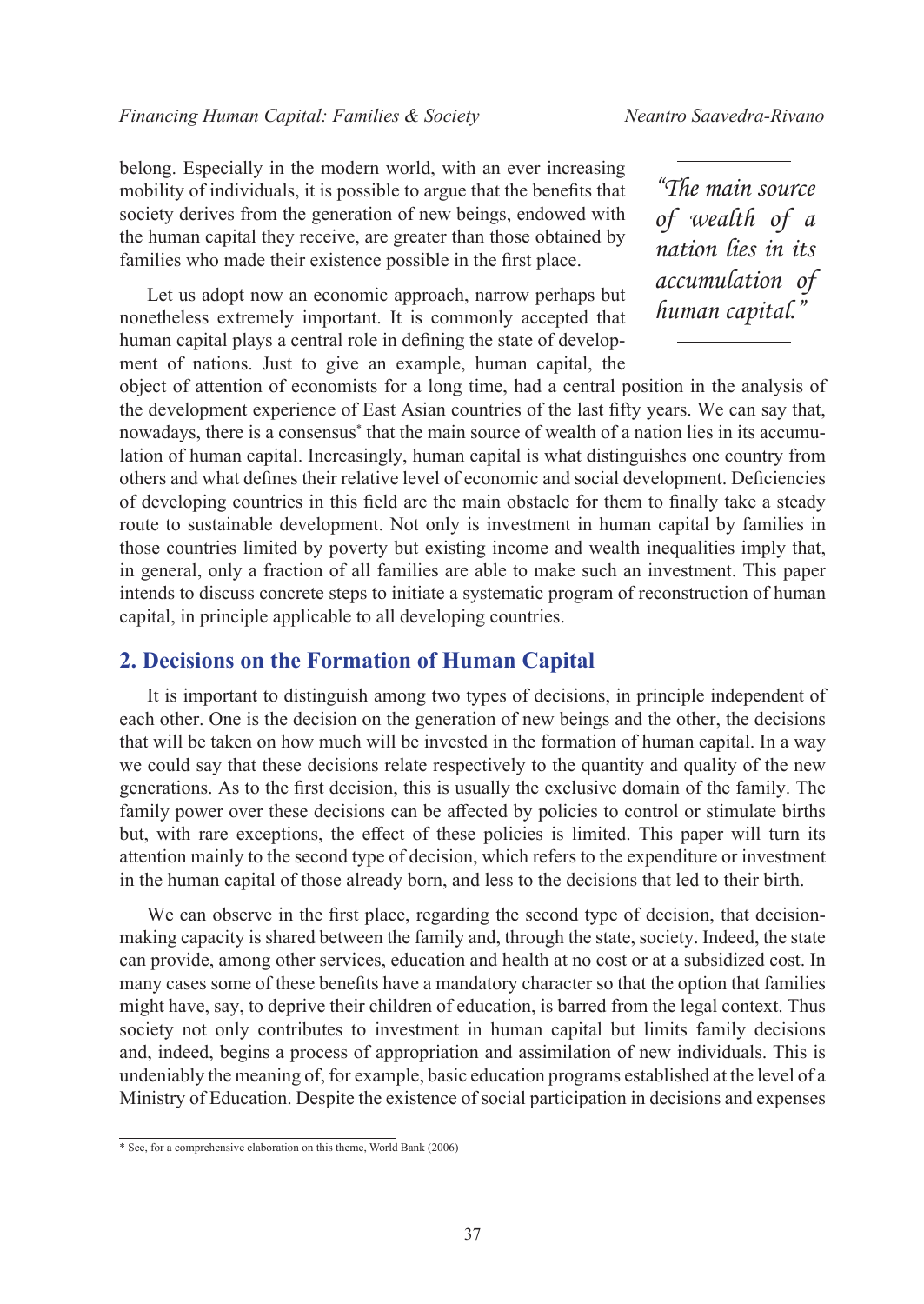relating to the formation of human capital, and the fact that they tend to take an increasing importance, the fact is that most of the spending that makes it possible for a newborn to join the adult and social life is still borne by the families. This happens for several reasons. First, spending on education and health is, in the broad interpretation of human capital presented at the beginning of this paper, only a portion of total spending. Second, even in countries with high levels of social development, education subsidies mainly cover the direct expenditures on education and not the indirect costs associated with this activity. Anyway, most of the world's population lives in countries whose governments do not have economic or political conditions to contribute significantly to spending on human capital formation.

The above discussion leads us to identify what is arguably one of the great paradoxes of society. We have just seen that most of the cost and associated decisions with the formation of human capital are borne by families. On the other hand, we also saw that the benefits of human capital are received to a larger extent by society than by the families. This paradox is not just a curious fact but presents us with a dilemma of undeniable importance. On the one hand, the growing awareness by families of insufficient returns on their investments leads inevitably to diminished incentives to make this investment, a phenomenon that results in decreased fertility entailing the well-known demographic and economic consequences. On the other hand, investment decisions in human capital follow a family logic or, more precisely, a "dynastic" rather than a social logic. Especially in societies with high economic inequalities and acute social stratification this logic considerably impairs the efficiency of investment in human capital.

#### **3. Answers to the Dilemma of Human Capital**

One answer to this dilemma that might seem obvious, even though the same cannot be said about its implementation, is the *socialization* of human capital formation. In its extreme version this would involve social control of all decisions and expenditures on the human capital formation of already born human beings (for simplicity I will not include here decisions on the creation of new individuals). A less extreme version could be formulated leading to control over most decisions and expenses relating to the formation of human capital. This type of transfer of decision-making power from the family to the social realm would naturally generate more efficient investment in human capital and, therefore, establish a social order with equal opportunities for young people. At the same time, removal of the burden of the cost of investment in human capital from families has the potential to correct current demographic trends.

When it comes to *socialization* of human capital formation it is natural to immediately think of the use of the state apparatus to cover the associated costs. There is no doubt that concerns about deficiencies in human capital formation are not new and many governments, both in developing and developed countries, have established programs that directly or indirectly aim to improve this situation. And the vast majority of these programs are funded by public resources which, in turn, come from tax revenues. Ultimately we deal with programs based on income transfers. We should note, however, that transfers based programs, even if they are an indispensable component of the arsenal of government policies, are limited as a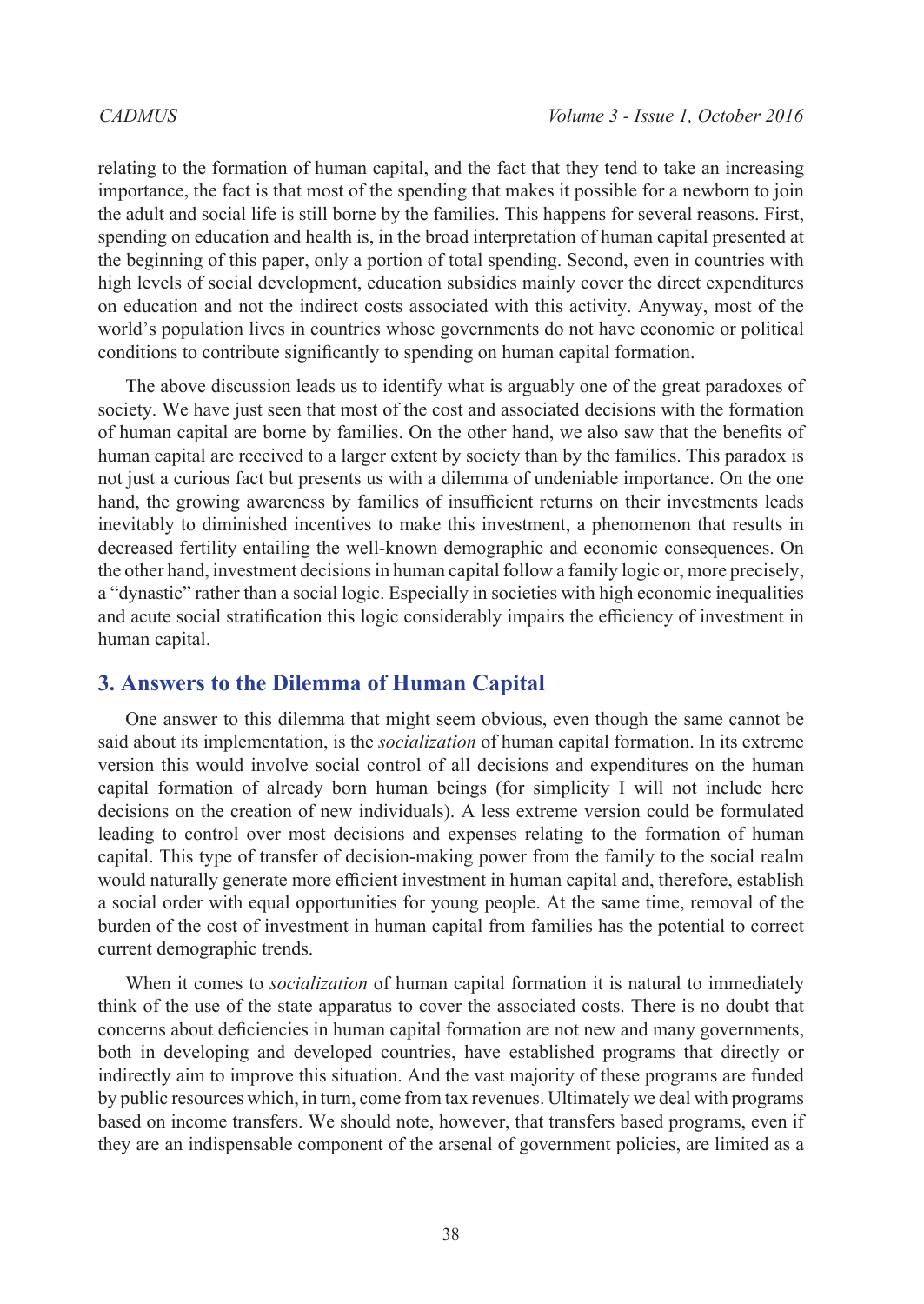result of political and economic factors. Politically, the natural resistance of the privileged segments of society to subsidize the needs of the disadvantaged increases along with the expansion of transfer programs and may eventually lead to a rupture of the political fabric of society. Economically, the rise in levels of taxation resulting from ever costlier transfer programs can lead to a contraction in investment and thus to a reduction in economic growth. In the case of countries with large needs we must confront the reality that transfer programs may not even meet modest goals for the development of their human capital without exceeding these limits. This is certainly the lesson we can draw as we observe the limited success ongoing programs so far have had.

There is yet another option, so far largely ignored by decision makers. This option comes from the financial markets, which handle large volumes of resources and are guided by the criteria of profitability of their investments. Investment in human capital is undeniably one of the most profitable and this raises the question of how to attract investment flows from the financial markets. The key to successfully face this challenge is a combination of non-reimbursable programs (transfers) and reimbursable programs. The latter would be directed to finance the formation of those elements of human capital that directly increase the potential of their holders to generate wealth, such as education and the acquisition of other productive capacities. The simplest method to finance this investment involves the issuance of impersonal (anonymous) securities by the beneficiaries. These titles would be centralized by a public body responsible for the administration and supervision of the system created for this purpose, traded in financial markets, and rescued by the beneficiaries themselves once the investment begins to pay off. The advantages that this option offers are manifold. First, the impersonal nature of the securities, in addition to the dissemination of risk among a universe of beneficiaries, allows any individual, regardless of their family status, to have access to this type of financing. It thus generates an equity environment highly positive in economic and social terms. Second, investment in human capital through these human capital (HC) securities responds to the interests both of investors and beneficiaries, thereby eliminating resistance from the most privileged sectors of society to development programs on human capital. Third, the development of human capital of the population has a powerful effect on economic and social growth: in the short term, the expansion in demand for goods and services; in the medium and long term, full realization of the potential of the country.

### **4. More on the Securitization Option**

Let us present now in some more detail the option just outlined. In a nutshell this section is about securitizing the human capital of individuals so as to finance the expenses leading to their upbringing from birth to adulthood. The first step in this direction is the creation of a personal account for each individual at the moment of their birth. In the *full* or ideal model of the scheme all expenses related to each and every new individual, say from age 0 to age 22, automatically generate liabilities to the account and assets for the provider of goods or services. The individual must later repay the accumulated debt over a sub-period of his/ her working life. An important characteristic of the full scheme is its universality (within a country). Another necessary feature, especially needed for the full version, is that although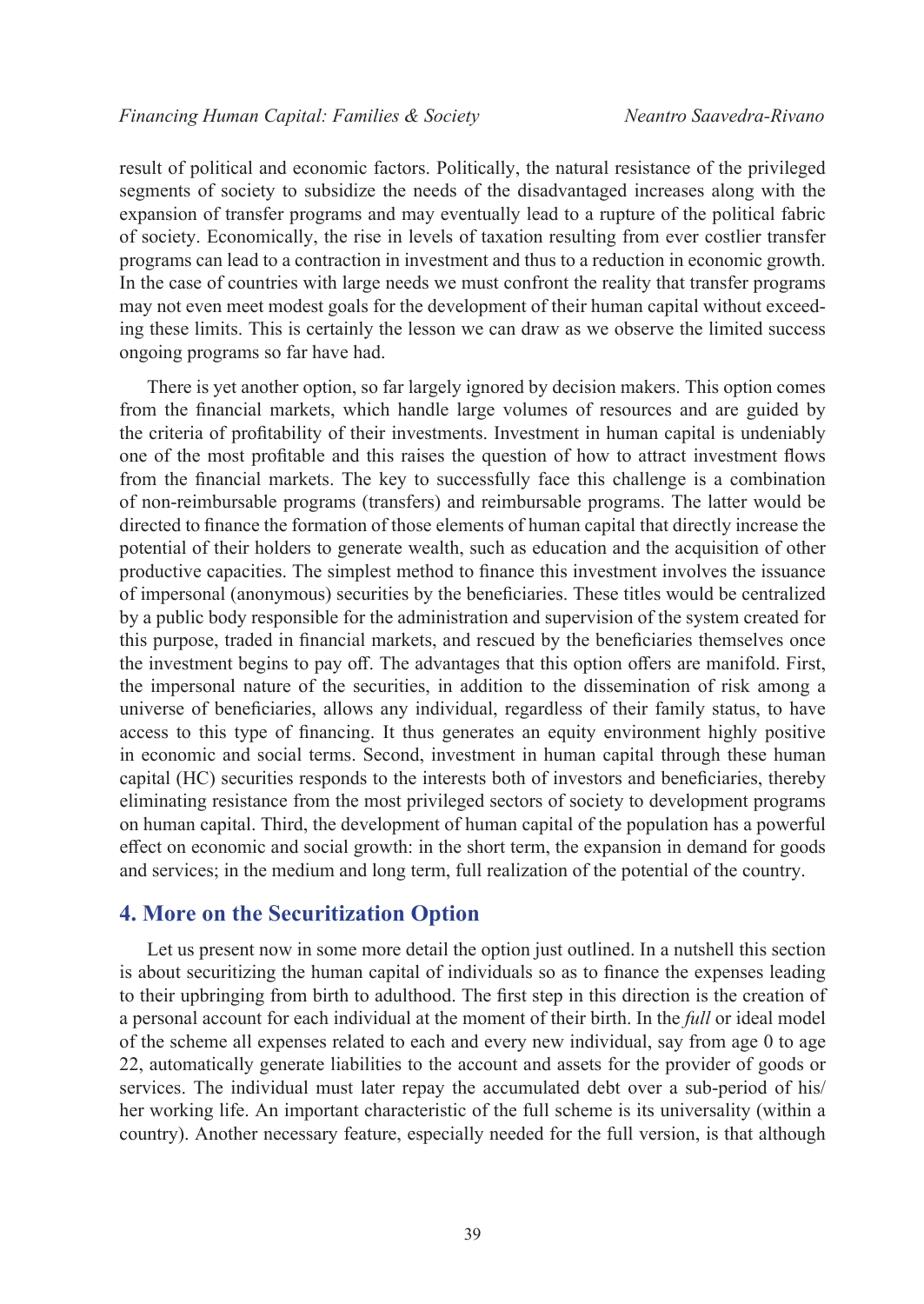mainly private financial institutions would carry out trading in the securities that the scheme is bound to generate, the entire system needs to be overseen by the state in order for its soundness to be ensured.

The proposed scheme is based on three principal tenets: first, a comprehensive interpretation of the meaning of human capital; second, a reliance on the use of modern financial instruments and markets, and; third, the assignment to central government of a coordinating and supervisory role. About the first, and as explained before, we adhere to the broadest definition of human capital, not limited to the expenses associated with the obviously marketable skills and abilities acquired through vocational education, but instead covering the total expenses required to take an individual from birth to the labor market. This is, of course, an ideal definition, from which it might be convenient to deviate for practical purposes. But the point to be stressed is that the comprehensive definition of human capital is a better reference than the limited definition comprising only investment in vocational education.

The second tenet relies on the notion of "securitization", which means that investment in human capital would result in the issuance of *negotiable* claims on the future stream of earnings of its beneficiaries. These claims would be bundled into financial products of convenient sizes and maturities, which we will call "human capital" securities, or *HC securities*, with the potential to become one of the main staples of the financial system.

The third tenet is provided by the role assigned to the central government playing the key functions of coordination and supervision of the entire scheme. The case for a government role is strengthened by the obvious need to build public trust in the scheme and by the requirement of universality that is central to its social purpose. Important tasks executed by the central government, through a specially designated entity, would include the *anonymization* of HC securities (with the consequent socialization of their associated risk), and the enforcement of payments of interest and principal by their beneficiaries.

In the context of the discussion of the previous section, the proposed scheme has the effect of eliminating most if not the entire burden of investment (grants) by families. Although at the operational level the financial markets would manage this investment, in the end it will of course be the public who will undertake it. The novelty is that the investors are now set to receive the return (and principal) on their investment.

Figure 1 provides a graphical illustration of the economic flows associated with the scheme. The population is broken down into three functional groups or cohorts: young, working adults and retired. The other boxes represent the productive sector, the financial sector and the central agency (CRR). Earnings of the working population, consisting in this simplified model entirely of wage income, are spent in one of three ways: their own consumption, repayment of their own debt to the CRR, and purchase of HC securities issued as a result of the consumption of the young (investment in human capital). The consumption of retired people is financed by the proceedings of the sale of the HC securities they had purchased while they were of working age. The diagram also shows the transactions between the CRR and the financial system, both creation of HC securities and their redemption, and the triangular transactions associated with purchases of goods and services by the young.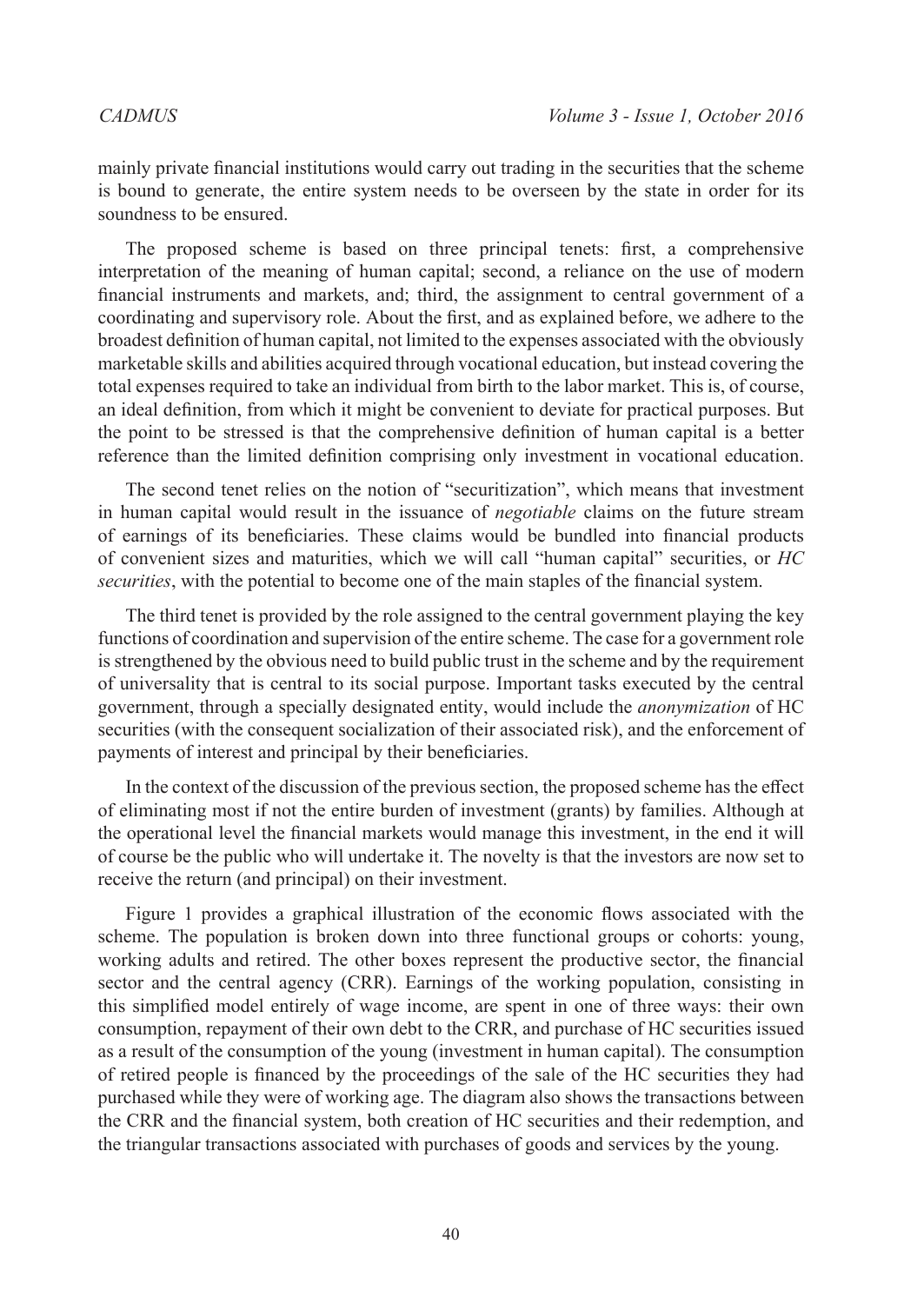

#### *Fig 1: Flows Associated with the Creation and Circulation of Human Capital Securities*

Several interesting sub-diagrams or circuits deserve special notice. The first is the circuit of flows between the productive sector, the young population and the CRR that correspond to the triangular transactions previously mentioned. A second circuit is that between the productive sector, the working population, and the financial sector (including the CRR), comprising the flows associated with the financing of the consumption of the young. This circuit highlights the fact that the working-age population finances *collectively* the (human capital) expenditures of the young. This feature of the proposed scheme is in stark contrast with the characteristics of the existing system whereby the funding of those expenditures takes place at the level of the family unit. The collective nature of this financing is, however, not imposed by the state but is rather the result of rational saving decisions taken at the level of the individuals or families.

While these two circuits are synchronous, relating different contemporaneous cohorts, the next two noteworthy circuits are inter-temporal and involve single cohorts through their lifecycle. The first of them represents the acquisition of debt by the young and their later redemption while working, thus comprising flows between the people at those two moments in their lives and the CRR. And the last involves the purchase of HC securities by working adults and their sale for the sake of consumption after reaching retirement age, thus comprising flows between the population and the financial system. In terms of the mathematical model that this diagram suggests, which will not be developed here, these circuits correspond to some of its equations.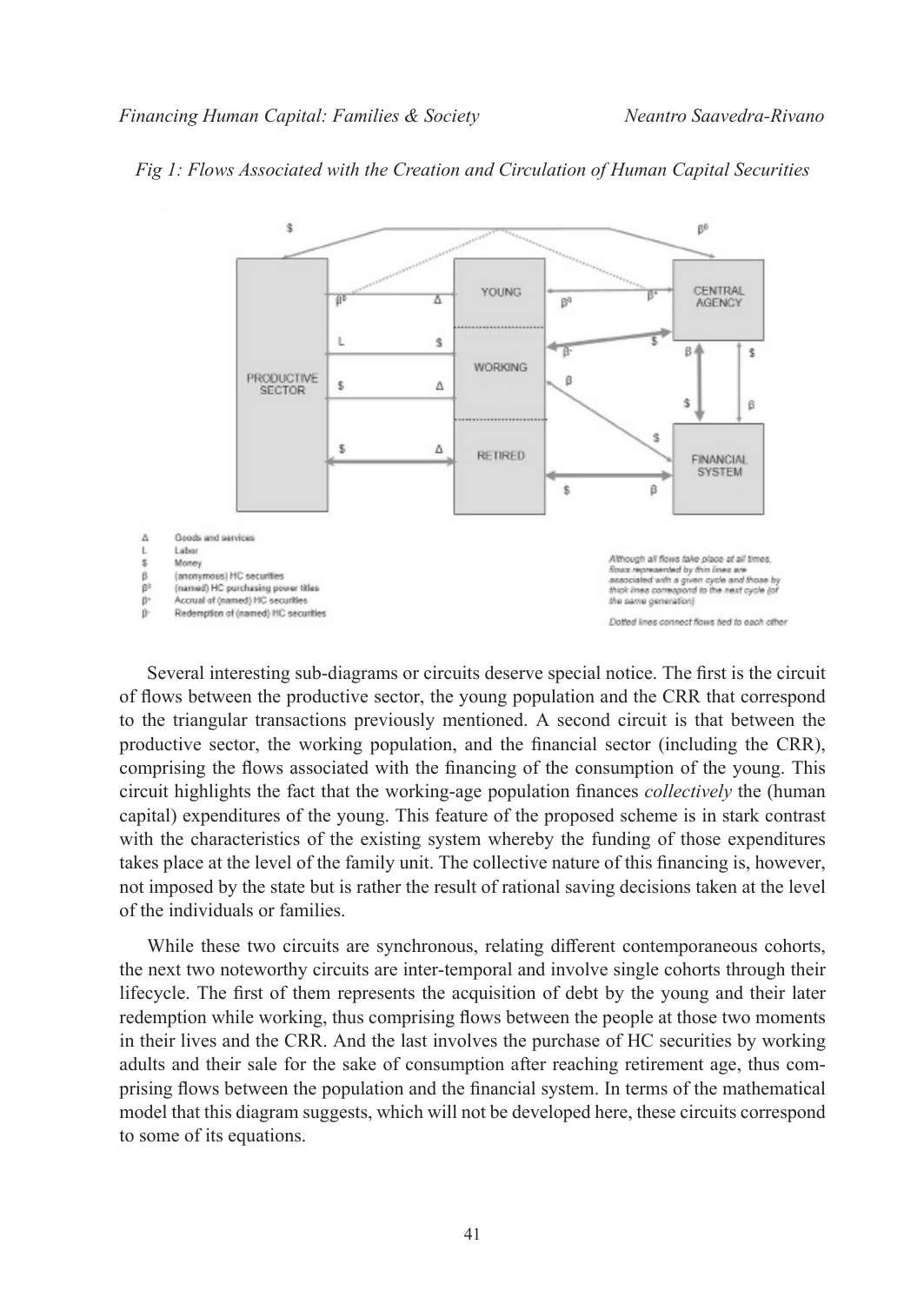### **5. Advantages of Securitization**

The most obvious advantage of the proposed scheme and also one of its primary justifications is its promise to bring about equality of opportunities for all newly born individuals. Milton Friedman had already noted this effect as a consequence of his proposal\* to have the central government take equity stakes in individuals through the financing of their vocational education. It should be easy to appreciate, however, that a scheme limited to higher education will afford equality of opportunities only to those individuals who have reached a level of social development preparing them for access to such institutions. The current scheme, relying on the broader definition of human capital, has the potential to extend equality of opportunities to all newborn individuals. This distinction is especially important in the case of developing countries where, typically, only individuals born in the middle and higher classes will be properly qualified when they are ready for vocational education. In the case of least developed countries or regions within a country, realizing equality of opportunities at birth may well signify the difference between life and death. A related benefit of the scheme is the effect it is bound to have on the distribution of wealth and income. This effect would be less immediate than the effect on the equality of opportunities but, clearly, income and wealth disparities would be progressively reduced.

*"A scheme with the capacity to unleash the full potential of human capital is poised to become an essential element of development policies everywhere."*

A second powerful advantage of the scheme is that it enables a country to realize its full economic potential. As it has been realized by development economists, particularly through the experience of East Asian countries during the latter part of the past century, human capital is the most important component of the wealth of nations.† A scheme with the capacity to unleash the full potential of human capital is poised to become an essential element of development policies everywhere. In addition, as noted and thoroughly developed in the recent writings of James Heckman,‡ investment in human capital at earlier ages is significantly more cost effective than at later periods of life. The latter constitutes an additional and powerful argument in favor of the adoption of a broad definition of human capital and of the universal application of this scheme.

To the extent that HC securities are traded internationally, the scheme can open the way for the participation of international financial markets in development aid while creating a new role, as intermediaries and guarantors, for multilateral development agencies. This internationalization of the scheme is of particular interest for those countries whose financial systems are little developed. It also points towards its use in designing innovative

<sup>\*</sup> Friedman (1955), p. 143

<sup>†</sup> See, for instance, the World Bank (1993) report on The East Asian Miracle

<sup>‡</sup> Representative works include Heckman (2006), and Cunha and Heckman (2007)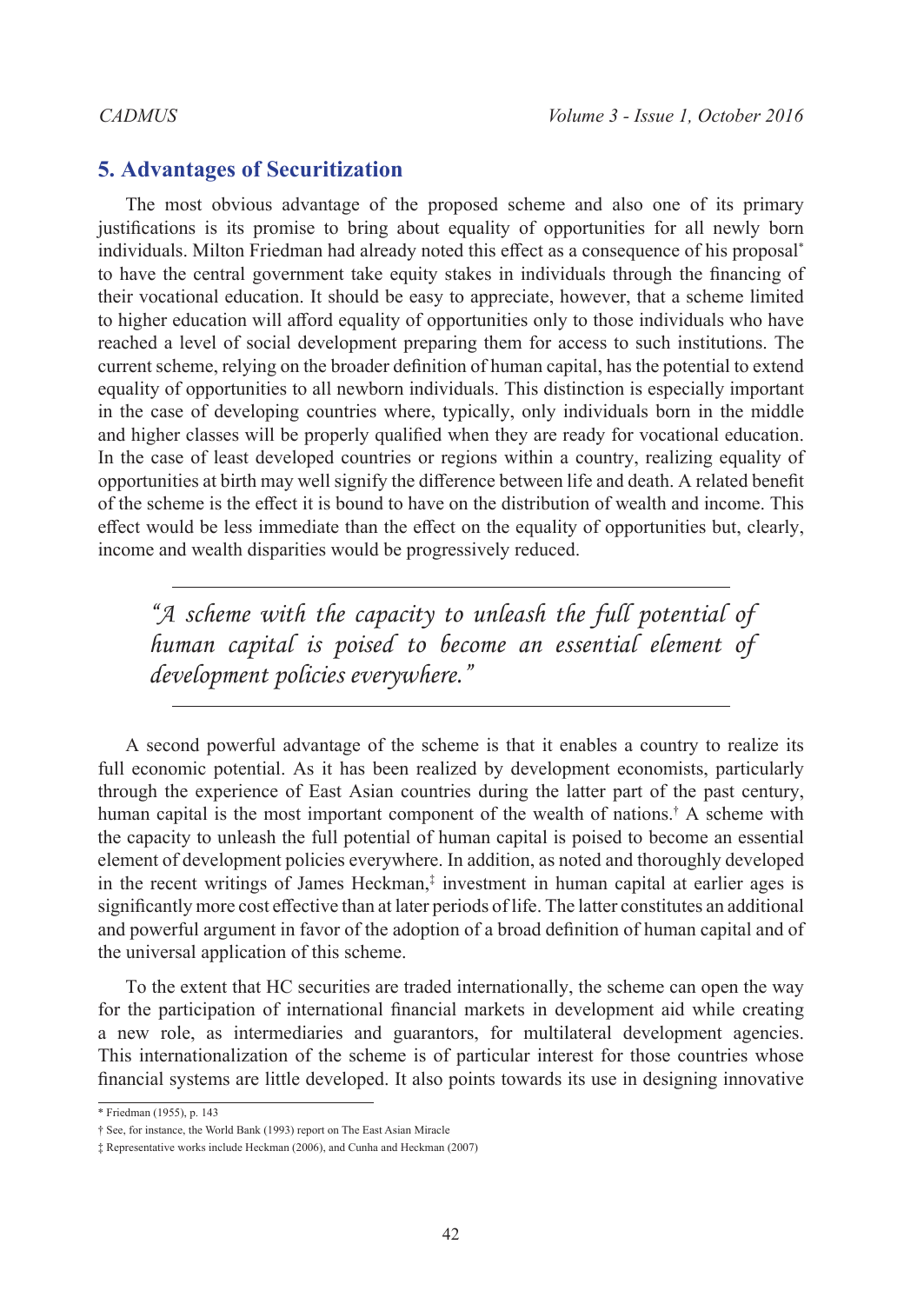and integrated programs of international development assistance that would channel funds directly to beneficiaries, thus diminishing the perils of corruption.

There is another potential effect of this scheme, which is of a quite different nature. This effect has to do with demographics and can be understood by an examination of the factors behind fertility. Several factors help to explain female fertility and the size of families, some of them being economic, others of a social, cultural, even religious nature. We will not attempt to offer here a thorough explanation of this complex subject, but it is undeniable that by removing the purely financial constraints on families to have children, the scheme has the potential to reverse the demographic trends that negatively affect an increasing number of countries. While many other factors have an adverse effect on the fertility rate, the purely economic factor remains a powerful one.

### **6. Relationship with Other Existing Schemes**

It is interesting to note that there have been some recent trends having the effect of families transferring to governments, investment in the growth of their children's human capital. The first trend relevant to this inquiry is the increased use of *family policies* by governments to promote child development, gender equality, income stability, and balanced population growth. Although these objectives do not explicitly include human capital development, the end result is that family policies effectively increase the share of state and local governments in total investment in human capital. In some instances, this happens through the substitution of investment by families, while in others, it leads to investment that would have not taken place otherwise. European countries, particularly France and most Scandinavian countries, have led the way in the expansion of family policies during recent decades.<sup>\*</sup>

*Education policies* have had a similar impact in reducing the burden upon families of the investment in the human capital of their offspring. In some cases, as it may happen with educational loans, that burden is shifted to the individuals who are benefitting from them. In other cases, the burden is (partially) shifted from families to central or local governments. As it was the case with family policies, part of the investment (in education) will be "new" investment, and will thus result in an increase in total investment in human capital.

A third interesting trend is a relatively recent set of innovative social programs that channel resources from governments to families through a combination of education and family policies. A prime example is the "Bolsa Familia" program that has been implemented over the last few years by the Government of Brazil. This program makes cash payments to poor families (or rather to mothers) on the condition that children will regularly attend school and submit to health tests. Mexico's "Oportunidades" program is another similar and successful example that has existed for several years. These are examples of *conditional cash transfer* (CCT) programs, a new trend in human capital investment.<sup>†</sup> All these three trends contribute to the increase in total investment in human capital and have to do with a shift of the shares in total investment away from families and (mostly) towards governments.

<sup>\*</sup> See Organization for Economic Co-operation and Development (2007b) and Damon (2005)

<sup>†</sup> The World Bank (2009) has analyzed extensively CCTs, in particular their effect on human capital investment.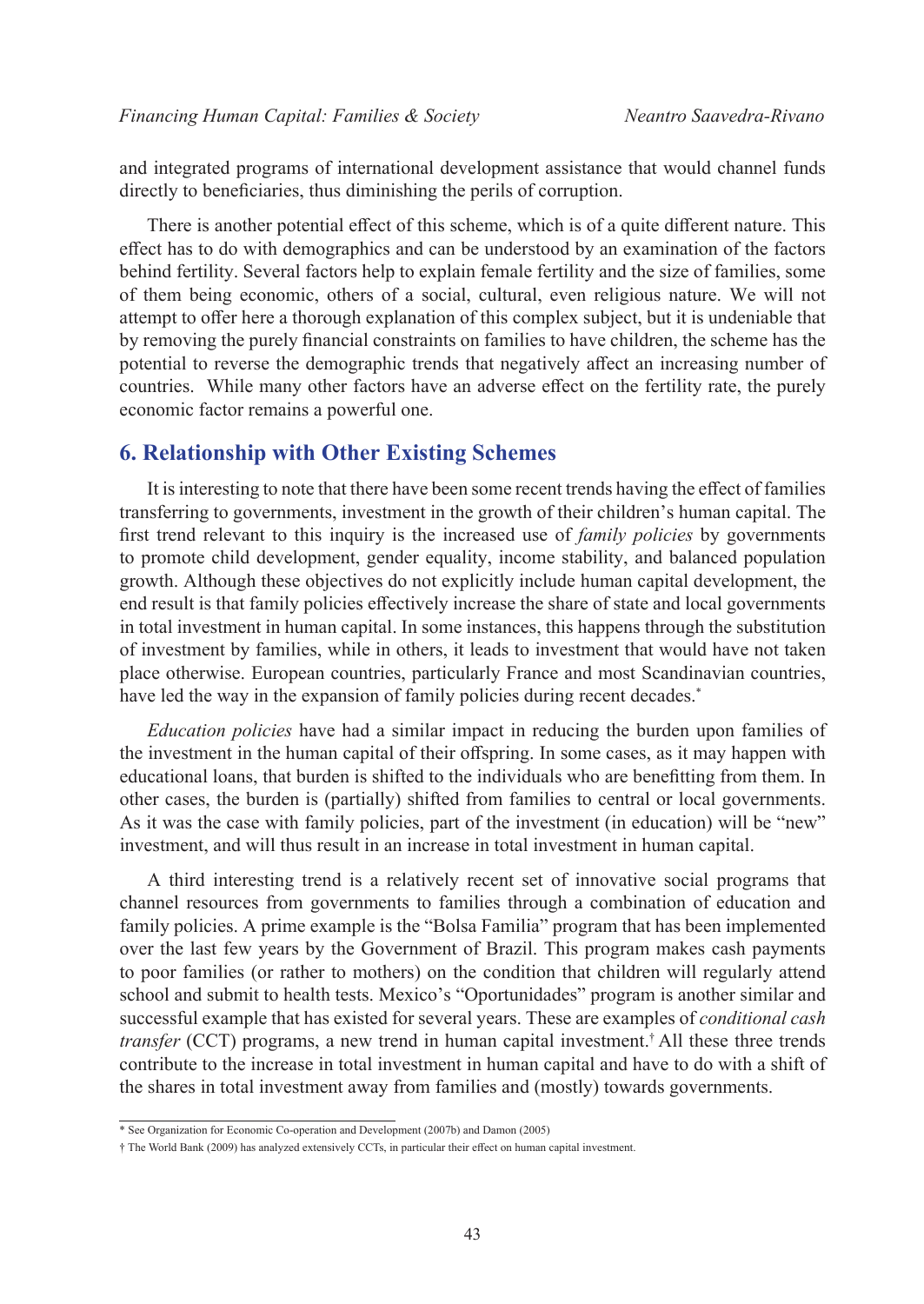It must be noted that they are all based on redistributive transfers rather than, as is the case with the currently discussed option, on markets. In real-life situations both types of instruments will need to complement each other. This is particularly true for countries with large income disparities. Transfers have a clear limitation, not in the least political, as a tool to solve critical social issues in such a context. Likewise, financial tools like the one being proposed here need to be complemented by transfers, at least during the transition period. An example will help to clarify this point. This has to do with the application of the scheme to children living in extremely poor households. It is easy to imagine the awkwardness and flawed character of a situation when children have the ability to automatically fund all of their basic needs while their parents live in extreme poverty. The tensions generated by this scenario have the potential of rendering the scheme ultimately unsustainable, at least for poor families. A possible way of dealing with this situation, during the transitional period, would be the combination of the scheme with conditional cash transfer programs addressed to families and associated with observance of the scheme.

#### **7. Practical Issues and Implications**

This is clearly a scheme of such magnitude that it will have a massive and profound impact on all spheres of social life. As such it is bound to raise a host of issues, some of which we will discuss briefly in what follows. These issues can be categorized as being of a systemic, economic, political, or social nature.

As for systemic issues, the most important have to do with size and complexity. The universality of the (full) scheme, one of its defining characteristics, implies that its management will require the processing of huge amounts of data whose integrity needs to be protected throughout the lifetime of individuals. The generation of claims by individuals, that of corresponding credits by the providers of goods and services to them, the recording of these transactions by the designated government entity, and so on up to the withholding of debt service payments from workers' earnings and to the settling of their debts, all of these operations need to be handled by large information systems functioning smoothly, in a coordinated manner, and without fault. Although these requirements are not trivial, similarly massive systems are successfully handled in other contexts. In that sense, they are not beyond the current state of the art information and communication technology. Related systemic issues have to do with the need to control which individual expenses are entitled to the generation of claims, and with the prevention of fraudulent use.

Among the economic issues, two are of the highest importance: they have to do with macroeconomic adjustment to the scheme and its financial implications. It is easy to see that implementation of the full scheme would give rise to a large spike in demand for goods and services that were previously inaccessible to poor segments of the population. No economic system would be able to adjust timely to such a surge in demand that would require, in addition to an accommodation of the provision of goods and of the facilities needed to raise their production, the availability of personnel able to offer specialized services in health and education among others. In addition, and perversely, the less developed the country, the higher the potential surge in demand that would be observed. This is an issue that, though not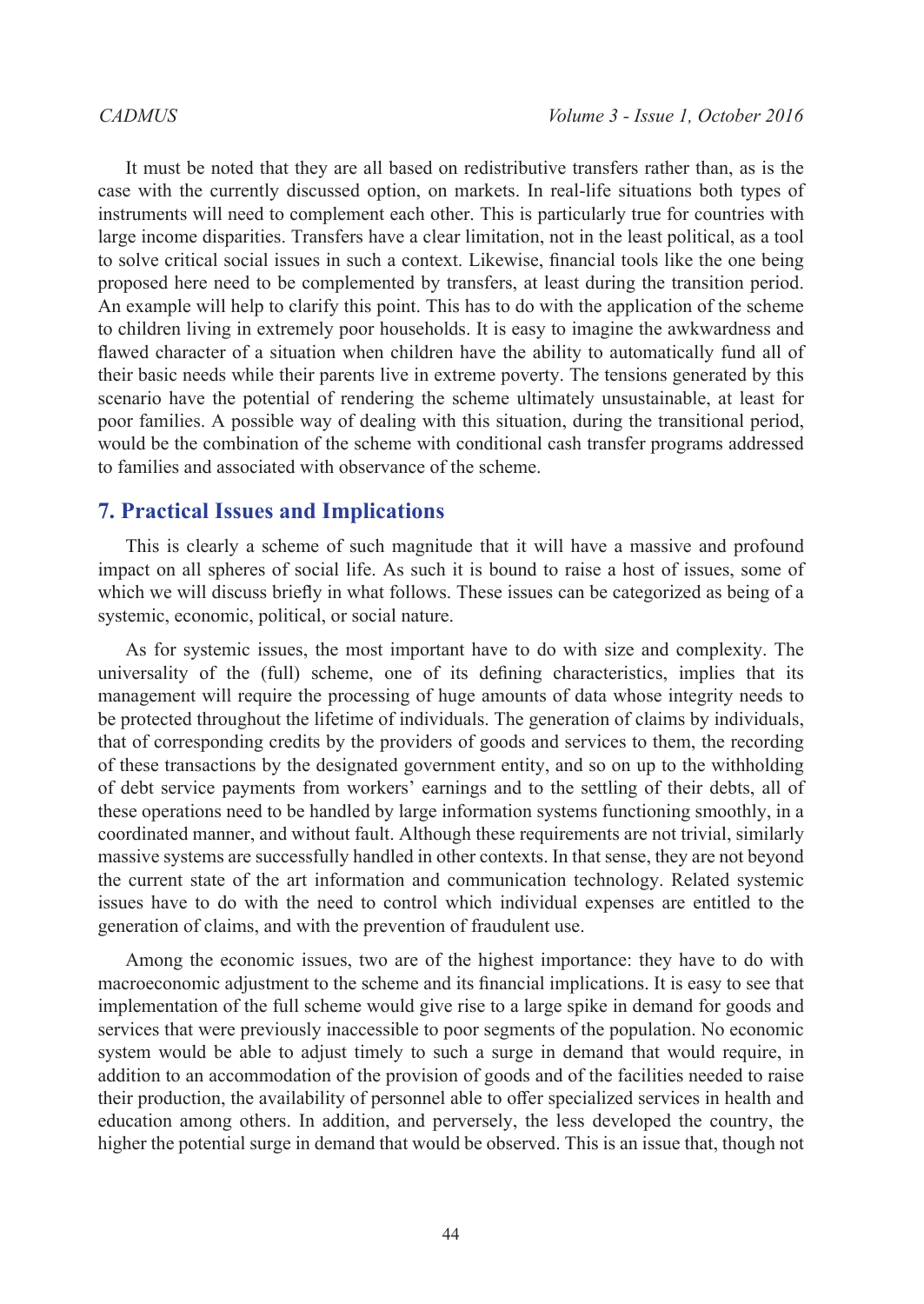fatal, makes evident the need for careful adjustment of the scheme to the particular situation of each country, a theme that will also be raised in the following section. The second economic issue is the impact that the generation of claims by individuals and, in consequence, of HC securities has on the financial system. Assuming that the scheme is implemented in its most complete form, the accumulated stock of HC securities may reach an amount equivalent to between four and five times the Gross Domestic Product of the country. These are quite large, although not unmanageable, amounts. They would, however, have an important effect on financial markets and investment in HC securities which might crowd out other less sound forms of investment. Once again, there is good reason to examine ways in which the scheme could be shaped to suit particular national situations.

There are other important issues that deserve notice, although we will only briefly touch them. First, implementation of such a system deepens the bond between the individual and society to an extent that might be considered extreme by some. Whereas in the current social system individuals have at most a moral debt towards their parents for having provided to their needs during an early age, in the proposed system individuals would instead have an actual debt and the associated legal obligation to service and repay it. Such a new situation would require the adaptation of social institutions and attitudes as well as the creation of additional government institutions.

A second related issue is the ethical objection that some might have towards the perceived constraints on individual freedom that the system implies. Although it would be hard to associate this system with slavery, given that eventually everybody would be an investor as well as a debtor, the fact is that it would become more difficult for anybody to break away from the social system.

The third issue that needs to be mentioned has to do with intra-family relations. At least in Western societies, the decay of the family as an institution is a well-recognized and an often lamented fact. The transfer of the economic costs of the upbringing of an individual from the parents to the individual proper has a clear potential for a further weakening of parental authority. These are all difficult issues for which it would be presumptuous to claim proper answers at this moment. We could perhaps say that society has been evolving through the ages and that, whenever faced with choices that combine higher welfare with deeper forms of social organization and control, it has generally adopted them.

#### **8. Scalability of the Scheme and its Parameters**

Many of the difficult issues just reviewed are related to the magnitude of the scheme. Downsized versions of the *full* or ideal scheme, while retaining some of the benefits of the full scheme, will be more amenable to implementation. In what follows we will discuss some of the main axes along which this scheme can be redimensioned and adjusted along with the corresponding parameters that need to be considered. These axes are related to the population covered, the age of coverage, the goods and services coverage, and the depth of coverage.

On *population coverage*, the ideal model assumes universal coverage. It is possible, however, to envisage coverage initially limited to disadvantaged sectors of the population.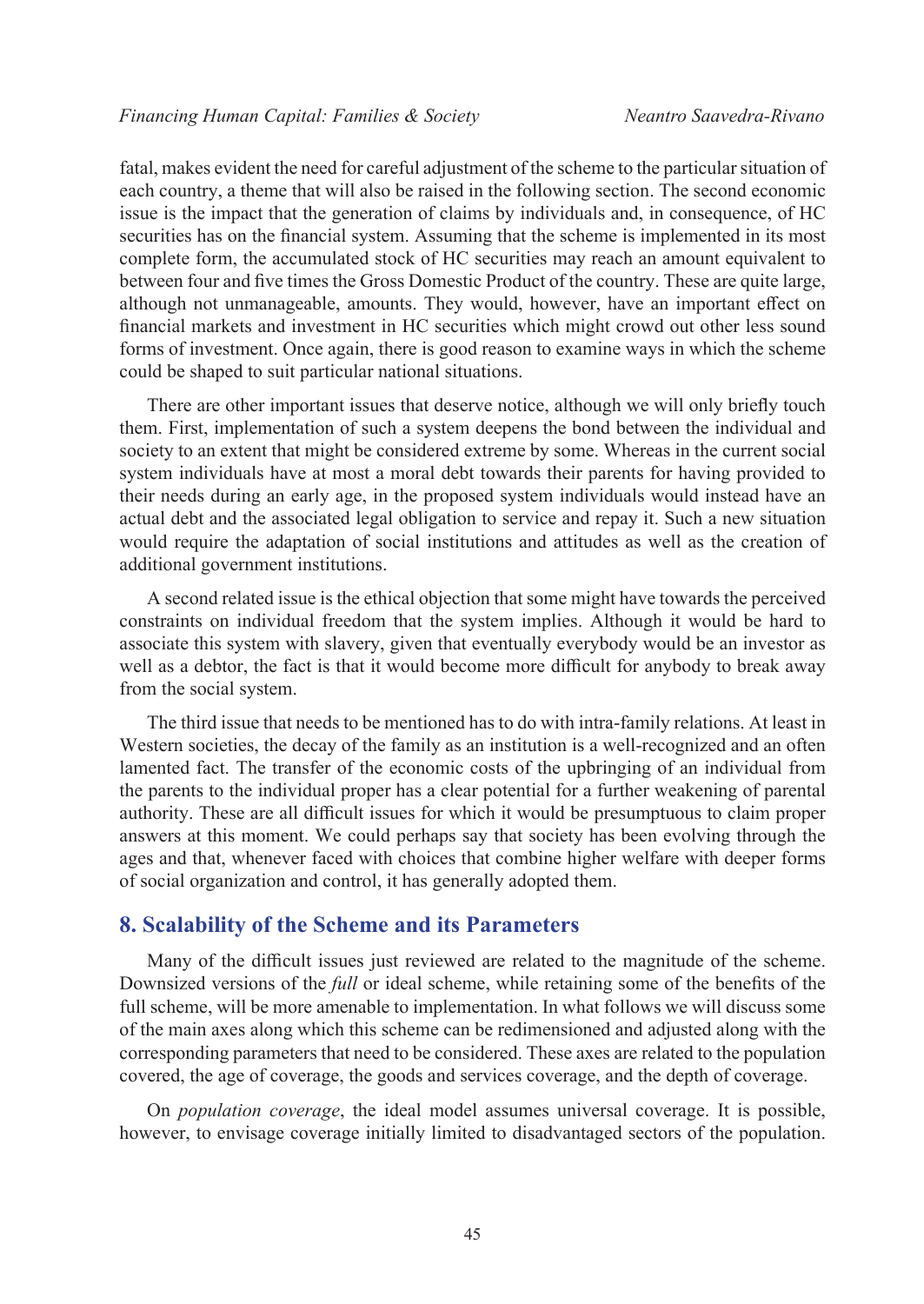Such limited coverage would still go a long way towards fulfilling the main objectives of the scheme and, in addition, leave open the possibility of a progressive extension of coverage to larger sectors of the population. The *age of the covered population* can also be adjusted so as to facilitate the implementation of the scheme. Both the goal of the equalization of opportunities and the previously mentioned Heckman argument on an inverse relationship between returns to human capital investment and age of beneficiaries, advise towards beginning coverage from birth. On the other hand, the choice of an upper limit age of coverage is related to the degree of economic development of the country, to its educational system, and to labor market regulations and practices. When

*"The real wealth of a nation, developed or developing, resides in its people and their ability to innovate."*

examining the *coverage of expenditures on goods and services* it will be useful to proceed to a categorization of those goods and services and to distinguish among them by a degree of necessity. Arguably, coverage should include basic services such as health and education, although even within these some scaling may take place. Finally, the *depth of coverage* refers to the percentage of expenditures that is to be financed by HC securities. While the ideal scheme corresponds to a 100 percent depth of coverage, practical considerations and the specificity of each national or regional context may impose the choice of lower rates and the definition of depth schedules according to income levels. For all axes being considered, coverage can be extended gradually through time.

This brief discussion makes clear that there are multiple ways in which the proposed scheme can be downsized so as to make feasible an initial implementation. Such a constrained implementation does not preclude a progressively more complete application of the scheme over time. It also appears that the scheme can be of use as an inspiration for much more specific programs aiming at particular aspects of human capital formation. The key to the success of such specific programs is their impact on the overall productivity of labor and the practicality of repayment of the debt incurred by beneficiaries. Finally, the discussion also shows that some existing programs, that make use of financial tools in order to fund social needs, may be seen as potential precursors of the scheme being discussed.

#### **9. Final Thoughts**

There are at least two possible interpretations of the securitization option just discussed. As a complete scheme, it is an ambitious proposition whose implementation, albeit in a reduced version, presents many obstacles. Some of them are of a technical or logistical nature and, in principle, could be handled. Others are related to the natural difficulty of accepting radical ideas and to the legitimate ideological differences about the organization of society and the respective roles of families and government. The second interpretation is that of an ideal concept which suggests concrete ways of using financial markets to address development issues that have persistently challenged policies.

The scheme should also be seen in the context of the evolution of the ideological environment of adjustment to the current economic crisis and its consequences. First, there